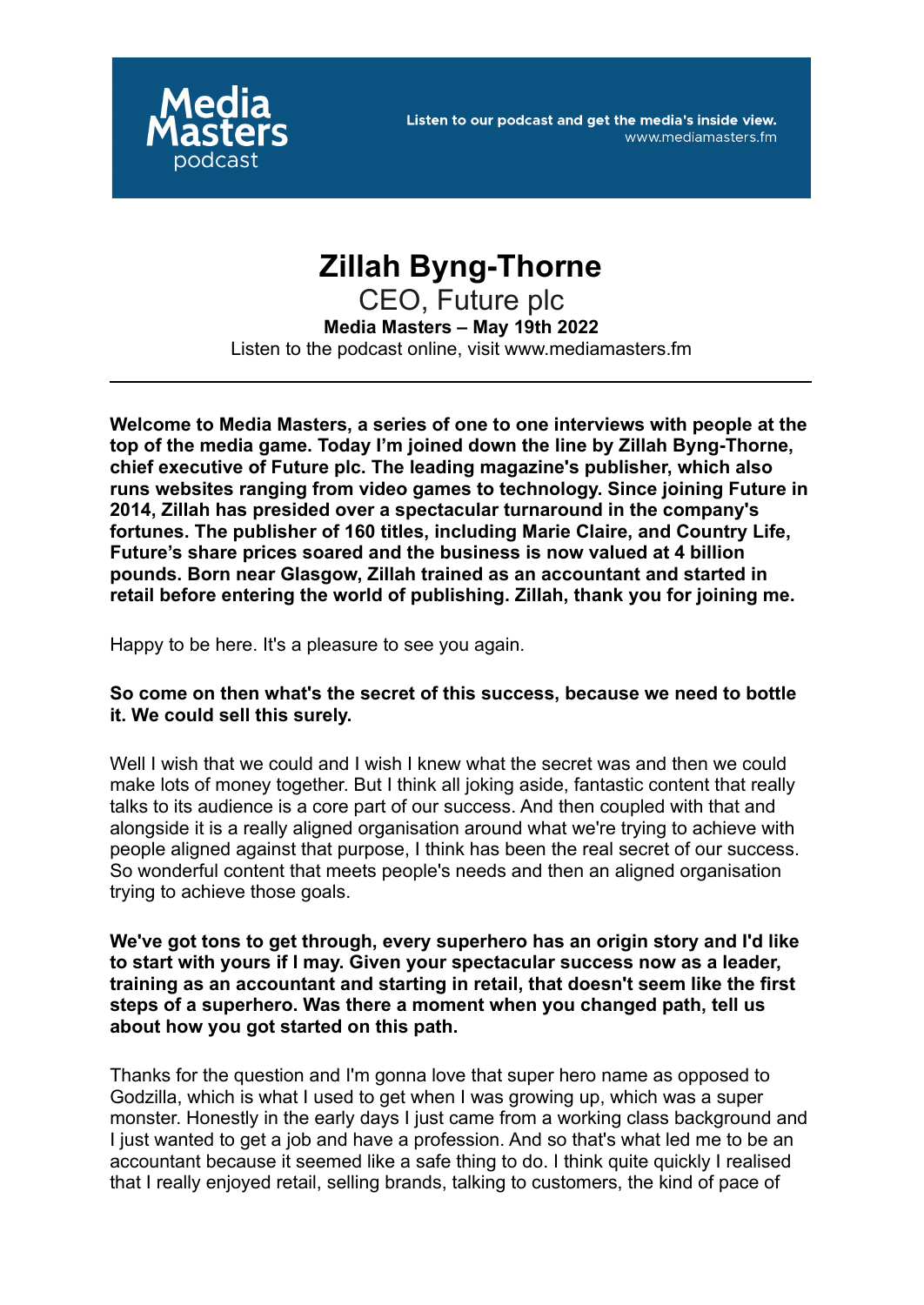change that happened at retail. I really enjoyed all of those dynamics, but alongside that, what I really realised was that accountants quite often keep the score and I was much more interested in trying to influence the score. So how could we make a change? How could I help make the business better rather than just reporting what was going on? And so I think that was the kind of big pivot for me personally, from that perspective. And then also in the early days of my career, you look back and you get surprised with it, but I just didn't think there were any barriers to being successful. So I had this real belief that if you worked hard and you studied and you had the right intentions, then you would get the right outcomes. And to some extent that's probably been a little bit of the strategy we've deployed at Future as well.

## **So what were the first steps that you took along the way past pivot, when you decided that you wanted to step things up and actually play the game rather than be the wicker keeper? What came next?**

Well, one of the things about us accountants is we're terribly logical and we see everything in numbers. In fact, I think there's a Deacon Blue song around that, that Alan only thinks in numbers. I knew that that was a little bit like how I was. And so the first thing I wanted to do was to go and help myself think about people as well as the commercial outcomes. And so I went away and I did a master's degree in behavioural change and I did that over three years, while getting work experience at the same time when I was at Auto Trader, but really flexing that other muscle in my brain around what motivates people? What are the challenges organisations change? How do you manage through complexity? Really help me to think about not just the commercial aspects, what we're trying to do, but also around the people aspects of leadership.

## **I know the old cliche is heavy as the crown, but you are the leader. You are responsible for everything. The book stops with you. Everything you choose to focus on in any one week must inevitably come at the expense of other things you could have focused on. So how do you choose what your priorities are? Could you tell our listeners what a typical working week looks like for you?**

I could agree with you more. I think that leadership is a huge privilege, but also comes with huge responsibility. And I love being the leader of an organisation, but I also recognize that it comes at a cost in terms of you just can't get to everything and you can't get to everyone and therefore inevitably, sometimes parts of your organisation or some of your stakeholders feel that down. I don't think there's a typical week for any leader. Last week, finally enough, we were doing some team building with my team and we went and climbed the Dales in Derbyshire, so that's an unusual atypical week for us. This week I'm preparing for our results presentation. So I find myself spending a lot of time with bankers and advisors and the finance team. So I think typical is not the word I'd probably use, but certainly how I spend my time is a lot with one to one, meeting with my team, talking about what they're they're on. As I said at the start, alignment is really important. So spending that time, talking about what people are working on is really important. I spend quite a bit of time on the product, I'm on the website. I get all the magazines delivered to the house. I think it's really important that you know what we're writing about, you know what the experiences that customers are experiencing. And then we are a fast paced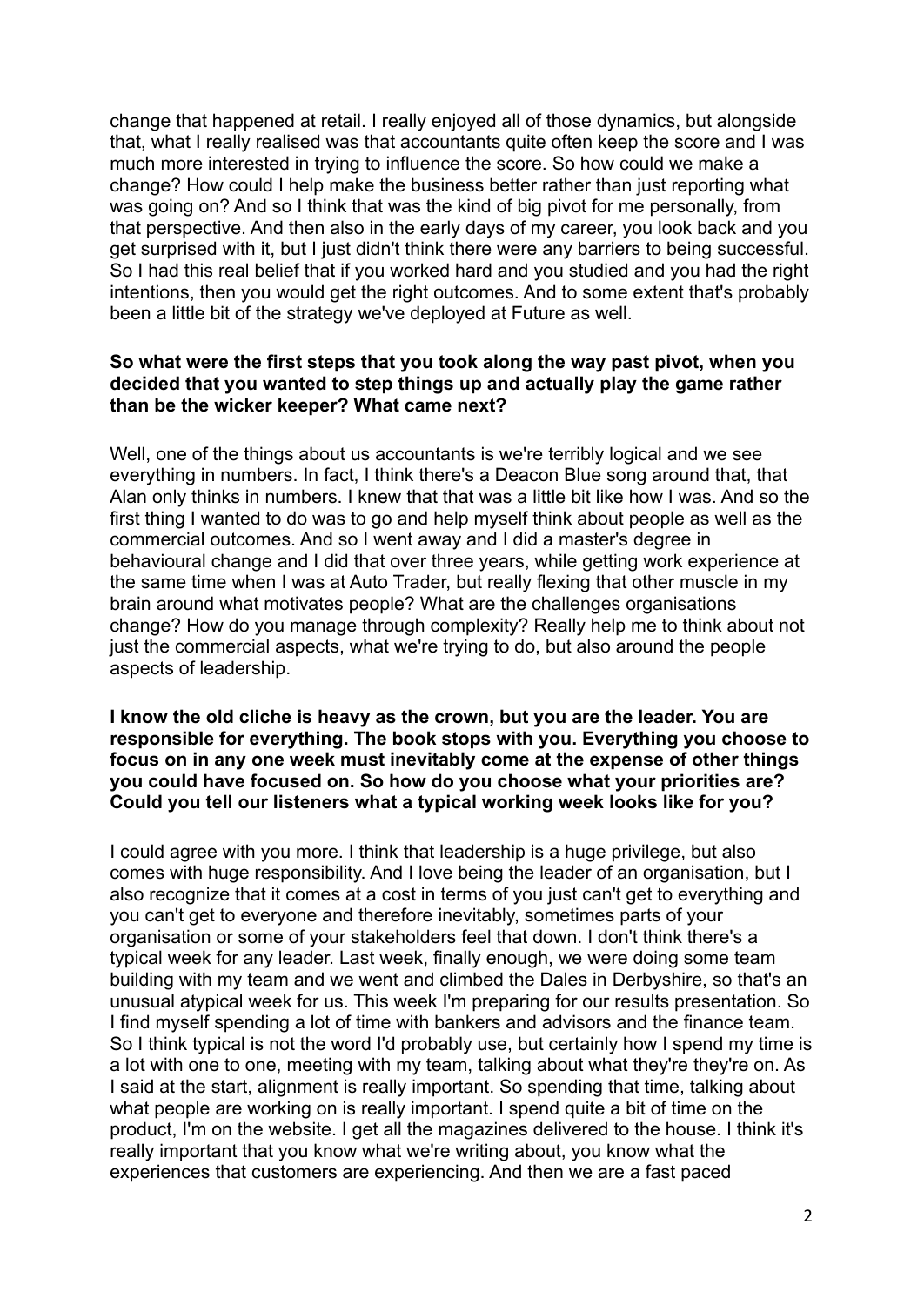business, and the media is fast paced. And so there's a trading element to what we do. So Friday afternoons tend to be trading afternoons where we spend our time, how did the week trade? What does it mean for the next 12 weeks? How might we want to kind of change direction, et cetera. So a little bit of people, a bit on the customer experience and the product experience and a little bit on trading would be kind of ideally how you segment your time. But as I said, it can take me uphill and it can take me into the city in the same breath.

## **Which are the best bits of the job for you, which are the parts of your day that you enjoy the most?**

Oh, I absolutely love it when people achieve things they thought they couldn't do. And you've made them feel like they have to coin your expression, superpowers. I absolutely love that and I love, you're telling the story of Future, when I look back at the business that I joined, it was a little bit broke in terms of its morale and it certainly didn't have a clear strategy, but what it needed to do and seeing brands transform, see brands take leading positions in com score, seeing magazines be reinvigorated because we believe in them so strongly. That's the bit that I love about it.

**I remember Future Publishing because when I was a young PC enthusiast, I used to buy PC plus, and that was published by Future Publishing. I remember that back in the day, I had a CD rom on the front and it was that computer shopper. I mean, but what Future has become now under your leadership is absolutely incredible. Responsible for some of the UK's biggest brands from tech to gaming, women's lifestyle to sports, revenues up 80% to 606 million, operating profit up 127% even during the pandemic. What's the secret?**

I think one of the big aspects of our success has been the fact that what we've tried to do is pivot away from just one form of distribution to the customer. When I joined the business, coming up soon for 10 years, we were very much focused on magazines and magazines are a fantastic medium. However, it was a very long magazine strategy. And so then as that structural downturn happened, the business was a little bit adrift about what to do next. And it was honestly a dark time. And I used to go home at night on the train, thinking to myself can we pay the wages next month? And as we thought about what we were going to do, part of the strategy was never being in this situation again, never being at a point where you didn't know if you could pay the wages next month. And so that led us to think about if the content was our asset, what we needed to have was different distribution models, so that as any one model went through a structural or cyclical change the business wouldn't be overly dependent on it. And I think you'd only need to look at what's happened in the last 24 months, which none of us could have imagined was possible to see how well that served us because shops closed and magazines suddenly, you couldn't buy them. And that whole channel just suddenly dried up, but because we had websites and we were actually able to help people find the things they wanted to buy through our review content, we actually were able to compensate for the loss of revenue in magazines by over performance and delivery in our eCommerce part of our business. So I think that's kinda the big strategic lever. The other part of it then is also taking that same kind of diversified strategy and doing the same thing, but geographically. So the business I joined was very much UK centric. And what we've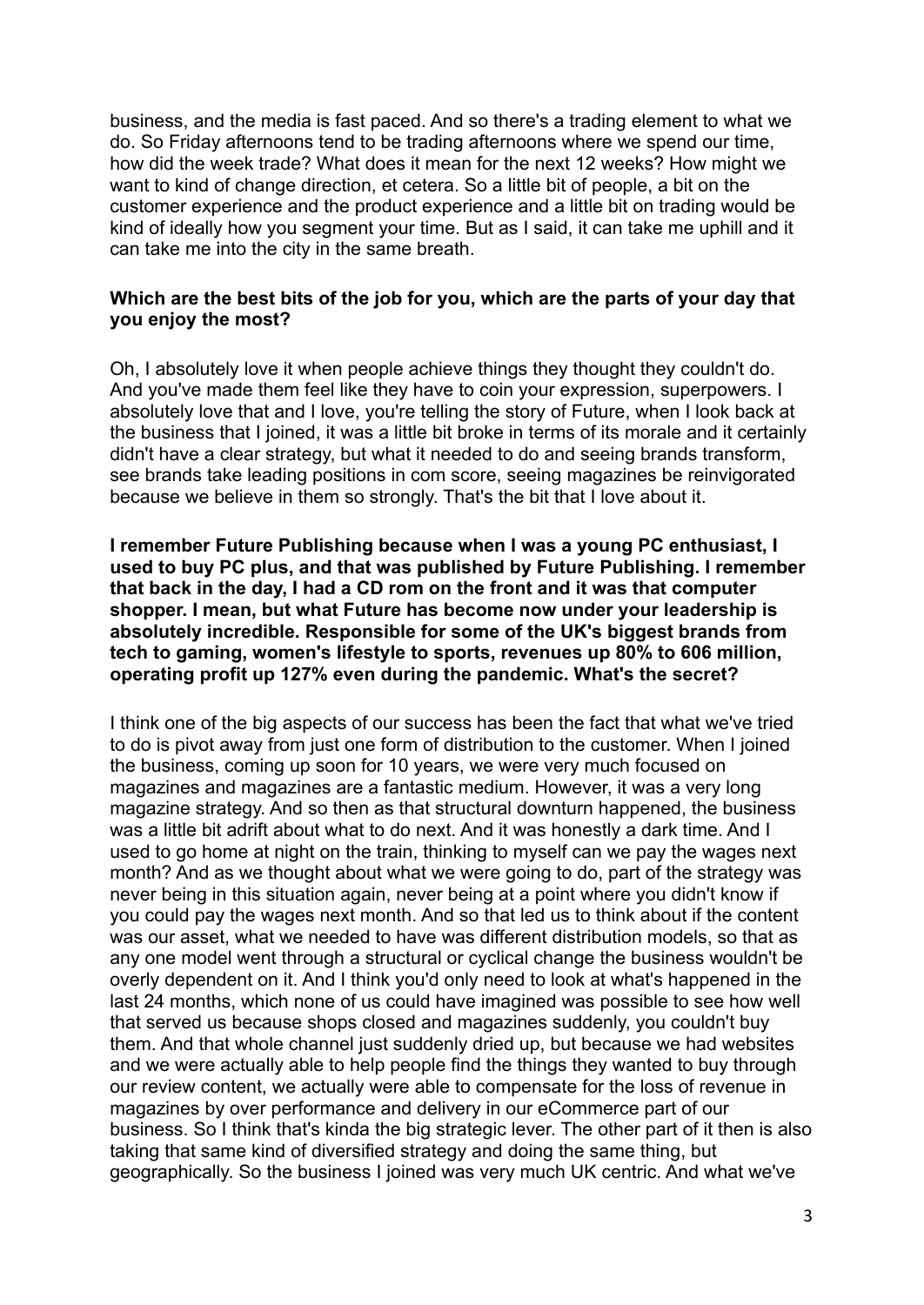tried to do over the last few years is build out the US presence. We write content in the English speaking word, but we want to make it accessible to the enthusiasm globally. And that has certainly also served us very well.

**I mean it's the old cliche, isn't it, that when life gives you lemons, you make lemonade and all businesses face challenges, but like in terms of the pandemic, it was an existential threat. And as you've said the terrible time that print has had has meant that the eCommerce side of your business has boomed. Is that part of the strategy that you've picked several parts of ponds to fish in and you're doing them well. And if one's not doing well in one particular year that compensates with others, rather than having all your eggs in one basket is it were to mix my metaphors.**

Yeah. I think that's exactly what the strategy has been, to make sure that by mixing our metaphors, we don't put all our eggs into one basket. More recently, we've executed a couple of acquisitions where we've grown completely new verticals within Future. So women's lifestyle wasn't something we ever had any content in. And just recently, we've announced the acquisition of Who, What, Wear, which is a leading fashion brand in the US, which builds on acquisitions last year and the TI acquisition a couple of years ago. That's a really good example of where if people don't wanna spend any more money in tech or that market is going through a cyclical challenge; we've got other markets which are in growth, which we can lean into. And during the pandemic, people wanted to know about gardening. They wanted to know about home improvements in DIY. They wanted to know about tech. We were able to talk to all of those areas with the content verticals we have. Coming out of the pandemic, people are a little bit more interested in taking photography outside again. So we're able to appreciate that, the Go Compare business that we have is back selling travel insurance. And so what we find is we have a range of content and audiences which we can basically dial up or dial down depending on what's happening in the wider external environment.

**Future's been on an acquisitions drive the last few years; you bought Dennis, the publisher of the week for 300 million, as you said, several other brands there. Do you enjoy that part of it, the dealmaking a bit, are you a bit like a football manager in a sense wearing a large sheepskin coat, sort of keeping a beady on other teams and other players and other brands thinking, should we buy them or should we let them carry on. Do you have a secret list in a drawer of brands you're going to acquire?**

I absolutely love that analogy, and I'm gonna carry it around with me now. I do have a secret list and a drawer that I carry around of businesses that we'd love to own or brands that we'd love to buy. And it's certainly aspirational. And at some point a few years ago, we had businesses and things on that list, which, frankly, I never thought we would be in a position to even be taken seriously other than an acquisition conversation. And then things change, and your business grows, and it opens up more opportunities for you. I think that invention is overrated. And if someone's got a great idea and you can execute that better or use that great idea combined with what you've got in your own business to make it even more effective or even more valuable. Why would you not want to do that rather than have this feeling of, unless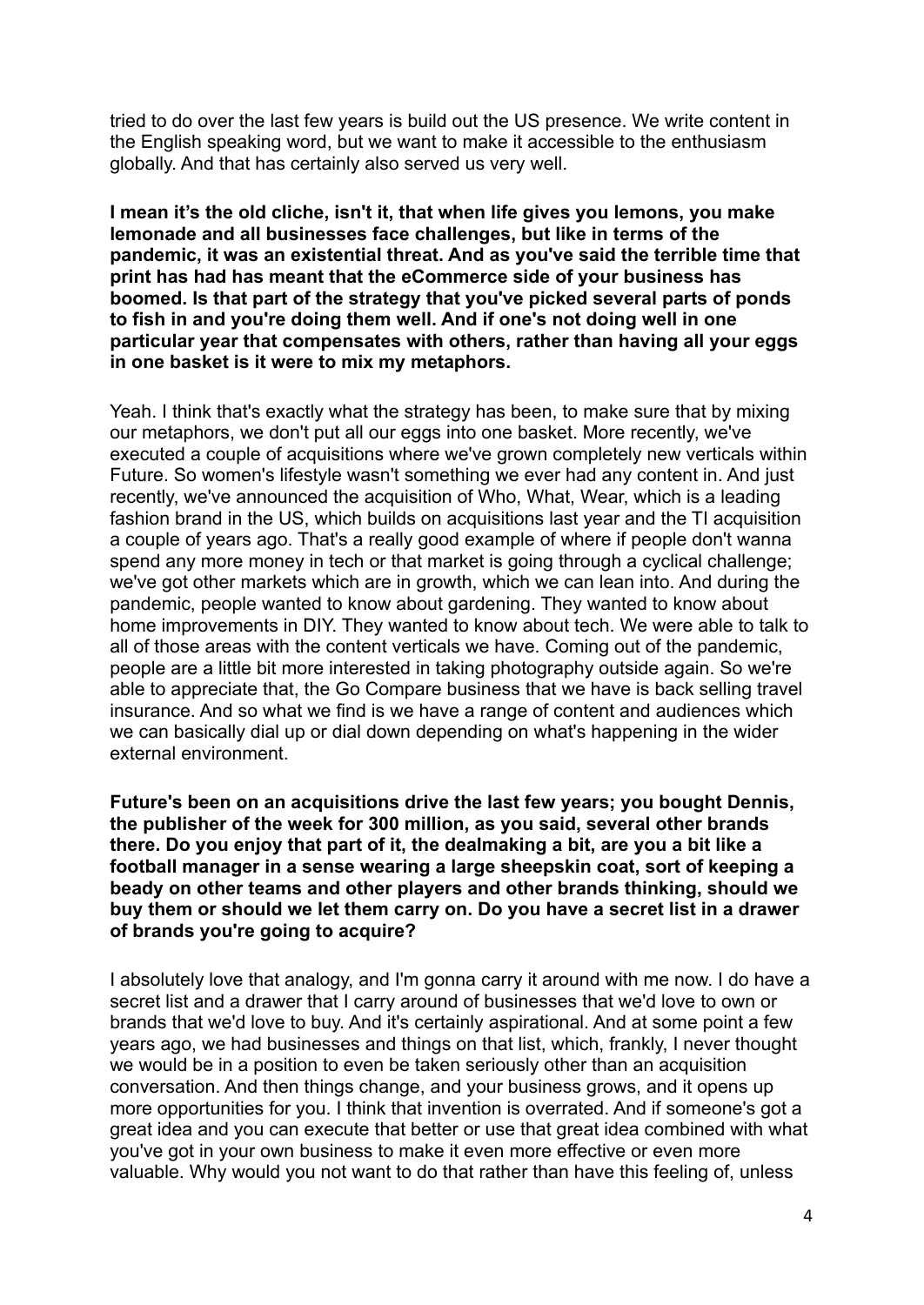you invent it, it's not something worth doing? So I'm a great believer in looking at other businesses, copying their ideas and where we think they've got something that we can't quite do as well ourselves, then we should buy them and together we should make some of the parts greater. I'm not a deal junk. It's funny, as I said, we just did an acquisition very recently. And I was very pleased that the team was at such a stage that they actually were the ones that got to stay up all night and do the deal. And I just got to wake up to the announcement that it had happened. So I'm pleased that my all-nighters are behind me, but I do have a little list where I'm out talent spotting.

**I bet you have, and yes, you can copy that idea with you as sort of a big sheepskin coat. Do you remember Billy the Fish from Viz? Obviously, I've done quite a bit of reading around the incredible career in preparation for this podcast. And one of the things that you're on the record of saying really struck me as quite interesting. You said that "Future has a moral responsibility to maintain the high quality of its content as much as a business responsibility."**

Yeah. And I think it's an important part about the story of our business, as your business grows from, can it survive, to can it grow and flourish? I think your responsibility to society changes. So when I go back to the dark nights eight years ago in November when we were kind of struggling to pay the bills, I couldn't afford to think about the wider societal impact of what we did. All we could afford to do was think about our very immediate stakeholders, employees and our shareholders, could we get through the day, and what you have to do then, I think organisation is to remind yourself that your business is different now. And actually, as the publisher of content reaches one in three people in America online every month, and as a publisher of content, which reaches 40% of the UK online pop population every month, we actually have a voice, and we have, therefore a responsibility for how that plays out. And I think that if we don't speak up and talk about what we think is right and what we think good content looks like, then who will? And I think the internet is a fabulous invention, and it's given people huge audiences to reach people in a different way. And we've just talked about that ourselves in our own content, but also have a responsibility to make sure that what people read is accurate, that it's safe, that you can trust what you access there. And so I think as we become more successful and much larger, we need to make sure that we live up to that responsibility as well as the one which is our shareholders and our employees.

#### **How has the pandemic changed you as a business? Obviously we've talked about the commercial challenges, but like in terms of how you guys go about doing your work, do people work largely from home? What's the policy, is it optional? How have things changed at Future, post pandemic?**

Well, that's a really hard question because it's really difficult to still work out what post-pandemic looks like. And I think that's probably been the biggest change that it still feels like we haven't quite worked out what normal is. At Future, we wanted to make sure people could enjoy some of the flexibility that they liked about the pandemic in terms of working from home. But we also felt that it was really important that young talent could learn through osmosis by seeing other people in the office and being around them. And also that we don't end up in an echo chamber ourselves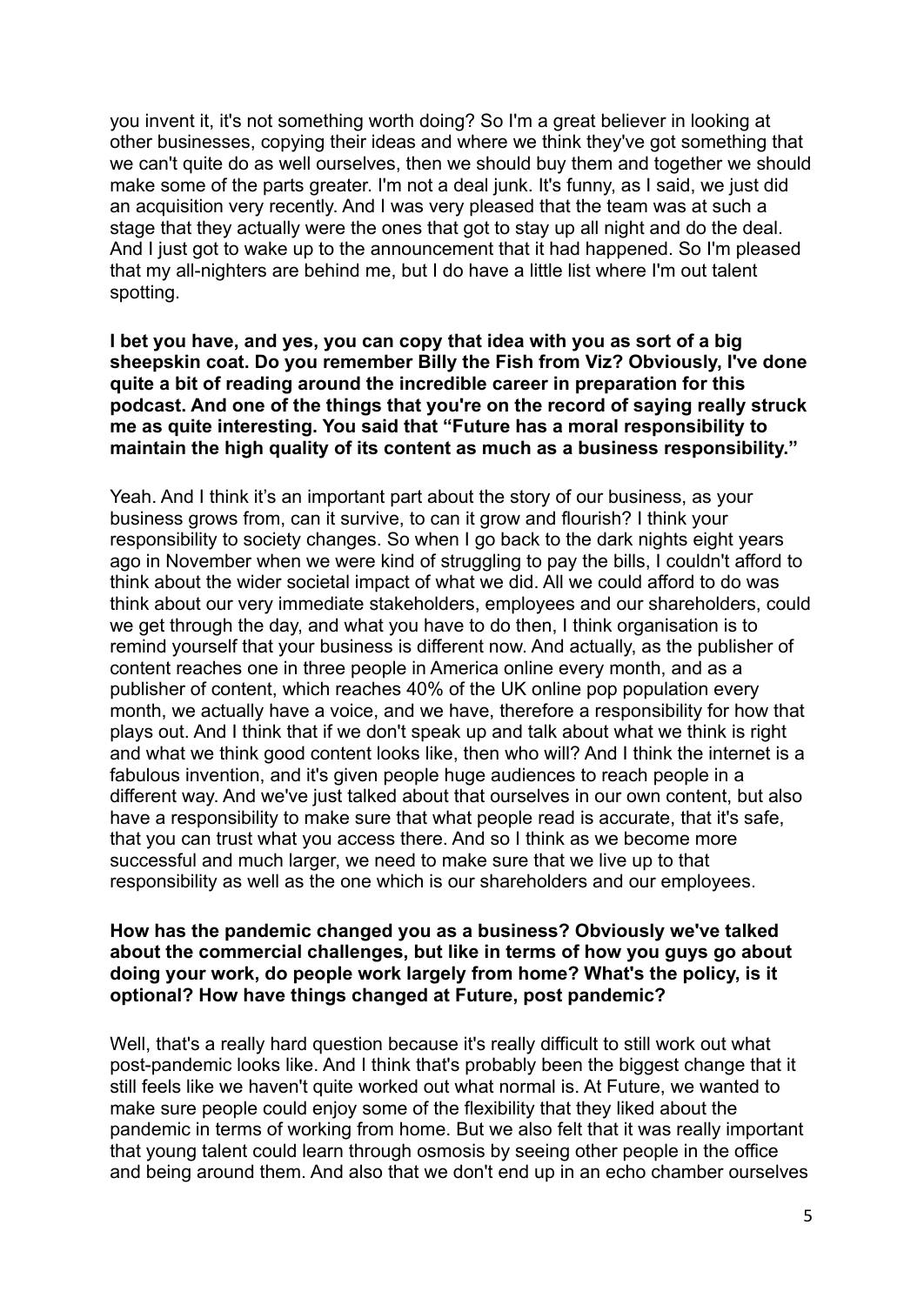of our own teams telling us what we want to hear. So we wanted to make sure we could try and get the best of both. So we've moved to a hybrid model three days a week in the office, two days a week from home, if you want to, if you wanna come into the office five days a week, you can. But I would say that that transition is difficult because people have spent two years largely in isolation in one form or another. And the thing that I find hardest is reminding people that it's not just about what might be right for you personally, as in, for me personally, I quite like being at home. It's quite nice. It's peaceful and quiet. I don't have the commute, but it is for my team being together, and the collaboration that comes from that is actually really important. And so trying to remind people around the role we play for the wider team and that people need each other to help the collaboration happen has been one of the challenges of coming back post-pandemic, but we're very committed to it, and we're doing everything we can to make our offices a nice environment, have communities, have flexibility in how people come to work. But fundamentally, we're looking to be back in the office three days a week.

**Obviously, you have a vast business, I pale in comparison, but I employ about 20 people. And I've noticed that one of the cohorts of people that are sort of struggling are young people starting out in their career because you and I are a bit long in the tooth. And we've learned, we've had that experience of learning things by osmosis, passing people in the corridor, someone walking past our desk, seeing the screen saying, oh, I can help with that. It's difficult for young people starting out in their career, is it not? Because you can't do that via zoom?**

Oh, totally. And that's the piece, for example, where I come back to this kind of point around, we have a responsibility, not just to ourselves, but also to other parts of society. So lots of our older or more experienced colleagues probably could get by without being in the office, but for those young people, how did they learn? How did they overhear the conversation? How did they ask for help without it sounding like they've had to formalise it through asking someone for a conversation rather than just walking by them. But it's also the social part. I'm a mother of teenage boys, and I do worry about the lack of socialisation. And one of the areas where we learn to socialise is through our work experience and through our employment. And so, if we never bring people into the office, we're never teaching them these life skills. I really do think that it's beyond just being your most productive at work and actually about our responsibility as a large employer for generational wellbeing.

## **Do you have the ability to sort of switch off and be a consumer of your own products? Do you ever sort of kick back on a Sunday morning and just peruse some of the magazines? Which ones do you reach for, if you don't mind me asking?**

Yeah, sure. And funnily enough, one of my weekend treats is I get all the magazines delivered to the house, and I would like to pretend that I read them all from end to end, but actually, honestly, I'm not sure I understand the content in some of them. But I love to flick through Country Life at the weekend, particularly like the property pages, which I'm sure I'm not supposed to say, but nonetheless, that is the case. And I like all of the whole interior magazines; we've just recently bought a new house and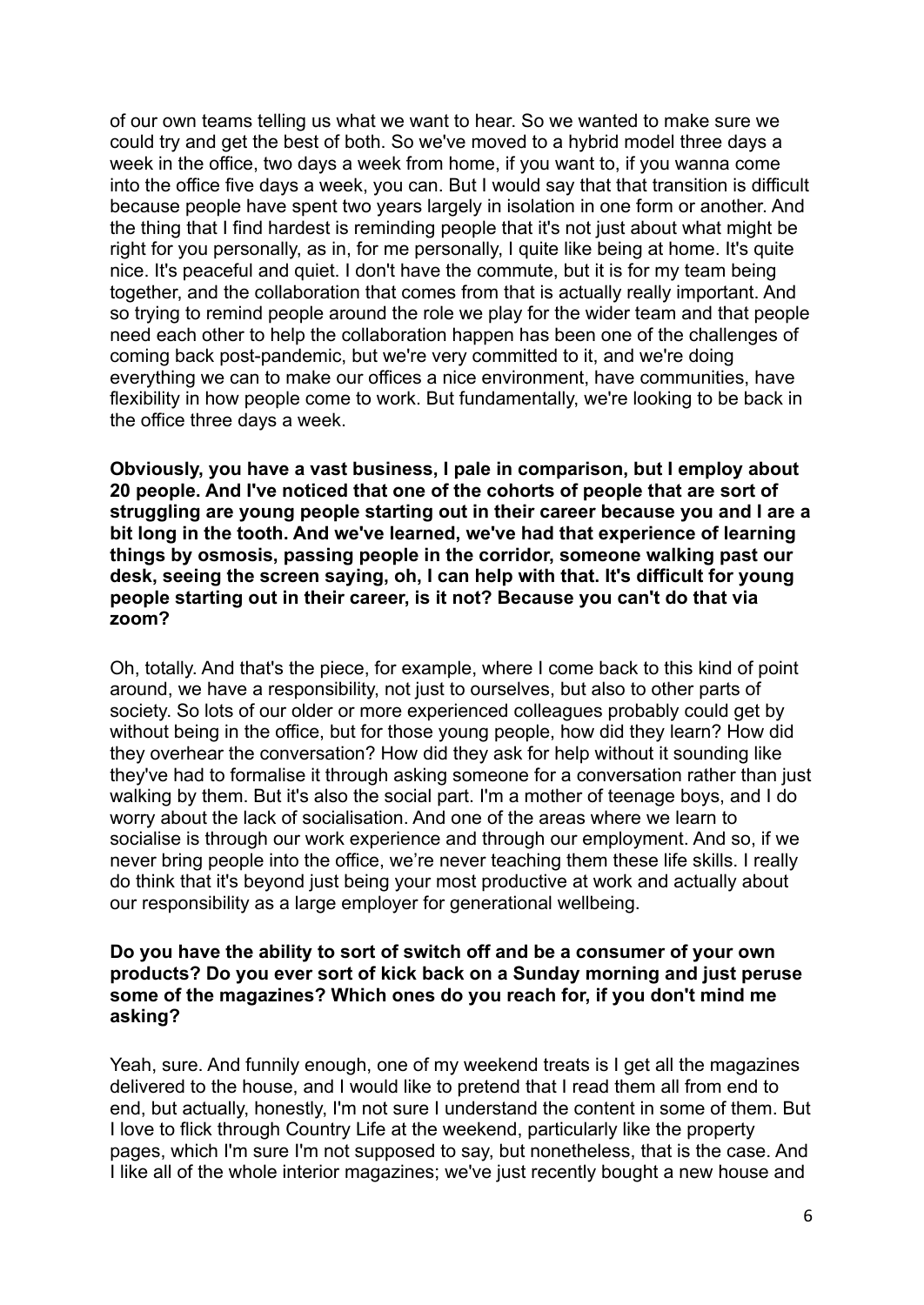been doing up. And it was a sort of endless inspiration from that perspective, but my mum loves it because she comes around at the weekend, and it's like a supermarket sweep. She sweeps up all the magazines once I finish them. And then it's like a big giveaway with all her friends. So she's the most popular person in Marlo when she goes around handing out all her free magazines.

## **She must be incredibly proud of you. I mean, you're one of the most successful leaders in business today.**

Yeah, she is. Although she's proper Glaswegian, so she wouldn't admit that ever. But I think she quite likes handing out Golf Monthly and Decanter to kind of demonstrate how proud she is of me. So it's that kind of classic Scottish backhand proudness that you get from people, but yeah, no, she is. And she's been hugely supportive of me because, as a working mum, it's really hard to do what you do without a good support network around you. So I've been really lucky that she lives nearby and has been able to help out with the kid as we've been growing up.

## **How have you changed along the way? For example, I've been running a business for 20 years, and I've learned a lot of skills, and I have quite a lot of insight, but I've also become more self-aware about what my strengths and weaknesses are. How have you changed as a leader over the last sort of few decades, and what have you learned on a personal level as a leader?**

Well, that's a brilliant question. I think although people who know me right now might not agree with this. I think I'm a lot more tolerant. I was in an awful hurry in my early thirties to kind of achieve, to kind of be successful. And I look back, and honestly, I blush for myself. I wish I could go back and be kinder to some people, including being kinder to myself in those early days. So I think recognizing that very few things in your career are genuine life or death situations. I remember working with someone who was involved in one of the fatal train crashes, and it was a really valuable lesson that he taught me about when you have a life and death situation in your work, you know what that looks like, and, therefore, you know that everything else isn't just that important. And so being able to just walk away from stuff, I think, is one of the things that's been really important to me as I've matured and recognizing that, I think it's really important that you switch off, and I try to fiercely protect my weekends. I say try because the honest truth is I don't always manage it, but I try really hard to at half-past six on a Friday night, switch everything off and have 24 or 48 hours of just complete downtime. I think that the ability to walk away and reflect is really important and just kind of to mentally recover. The other thing, which is my life's work, we're constantly on a journey to improve, is about just the pause before we respond to stimulus. It's sometimes too easy to respond in the moment and then with hindsight, go back and think that I could have and should have handled that better. So that's one of the things that I continue to try and work on.

**I've learned that myself as well, if you've got unpleasant news to break as well, I try to do it first thing in the morning with someone and face to face where possible, because there's been studies about this, if blood sugar's low, if it's just before lunch or before dinner, people tend to get tired and irate.**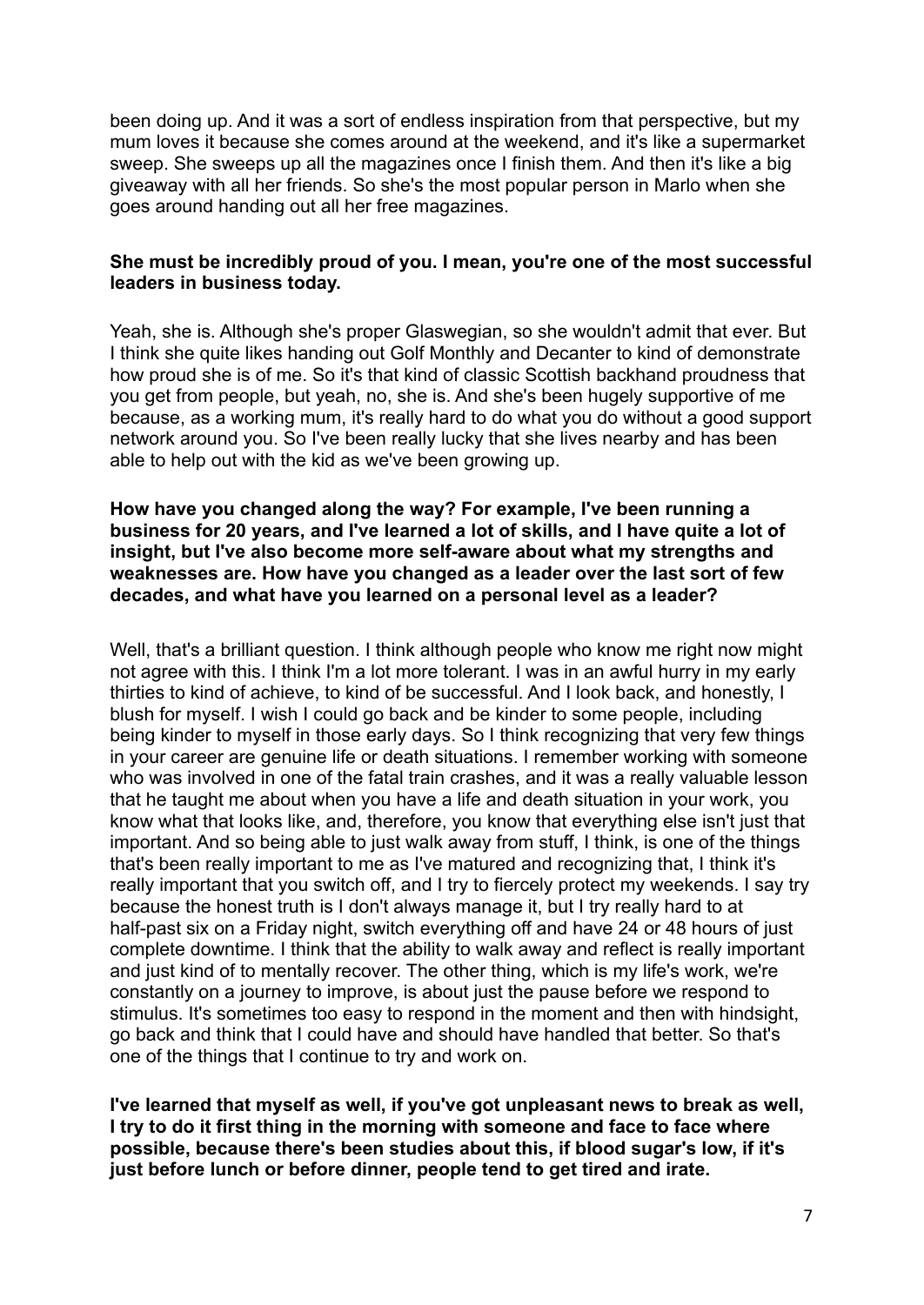Yeah, exactly. And also you carry it around. So it's leaking to every conversation you have, if you've got a difficult conversation ahead of you. So I totally agree with you in that respect.

**Now I'm white, male and middle class and I've had a lot of doors open for me in society generally, because I'm also very handsome so I've had it quite easy. But I always hesitate to ask women, have you encountered sexism along the way? But I also feel that I can't comment on whether I've encountered sexism because I haven't, if that's not an inappropriate question, has it been a challenge in a traditionally kind of male dominated sector of publishing and programming to be a woman?**

Yeah. And it's funny because I think, as I said earlier about, I didn't see the barriers when I was younger, and I think that's maybe what helped me be successful. When I look back, I absolutely see things which, with hindsight, you just think that wasn't appropriate. So, for example, one of the stories I often tell is I was sent at various points in my career twice, which tells you a lot about whether or not I'm handsome, to be taught how to do makeup because I needed to wear makeup to be successful apparently. And at the time, I just was like, well, if that's what you have to do.

## **Jesus Christ!**

I know right, when you tell it, you think this is insane, but I was like, if that's what you need to do to get on the board or to be in the management team, then that's what I'll go and do. Because I want to be in the room, but I don't think they send many men for makeup lessons. And needless to say, if you were to be around me at all frequently, that I think I put makeup on once a year on a special occasion.

## **I only ever shower once a year.**

So that's something that didn't work. And then there was also that kind of, I remember going for a job interview in my early thirties, and I was very heavily pregnant with my son, and the interviewer was like, you're pregnant, so why are you here? And I was like, well, because I want the job. And I was very lucky. They did give me the job, but I shouldn't be saying that I was very lucky that they did give me the job, but it should never have been a consideration. If I knew that I was gonna come back to work after my maternity leave, then it shouldn't matter at all, if that makes sense. But it did. So when you look back, you realise that there were things that were not experienced by everyone else, but I also think just your societal position as a factor. I mean, I'm from a working-class background. And that is a difference as well in terms of you don't necessarily know the same schools, you don't have the same network. And so you sometimes find that as a barrier, sometimes just as much as gender.

**This is another difficult question. As the leader, ultimately, you've got to be in front and point a direction for people to go in; what keeps you up at night? You**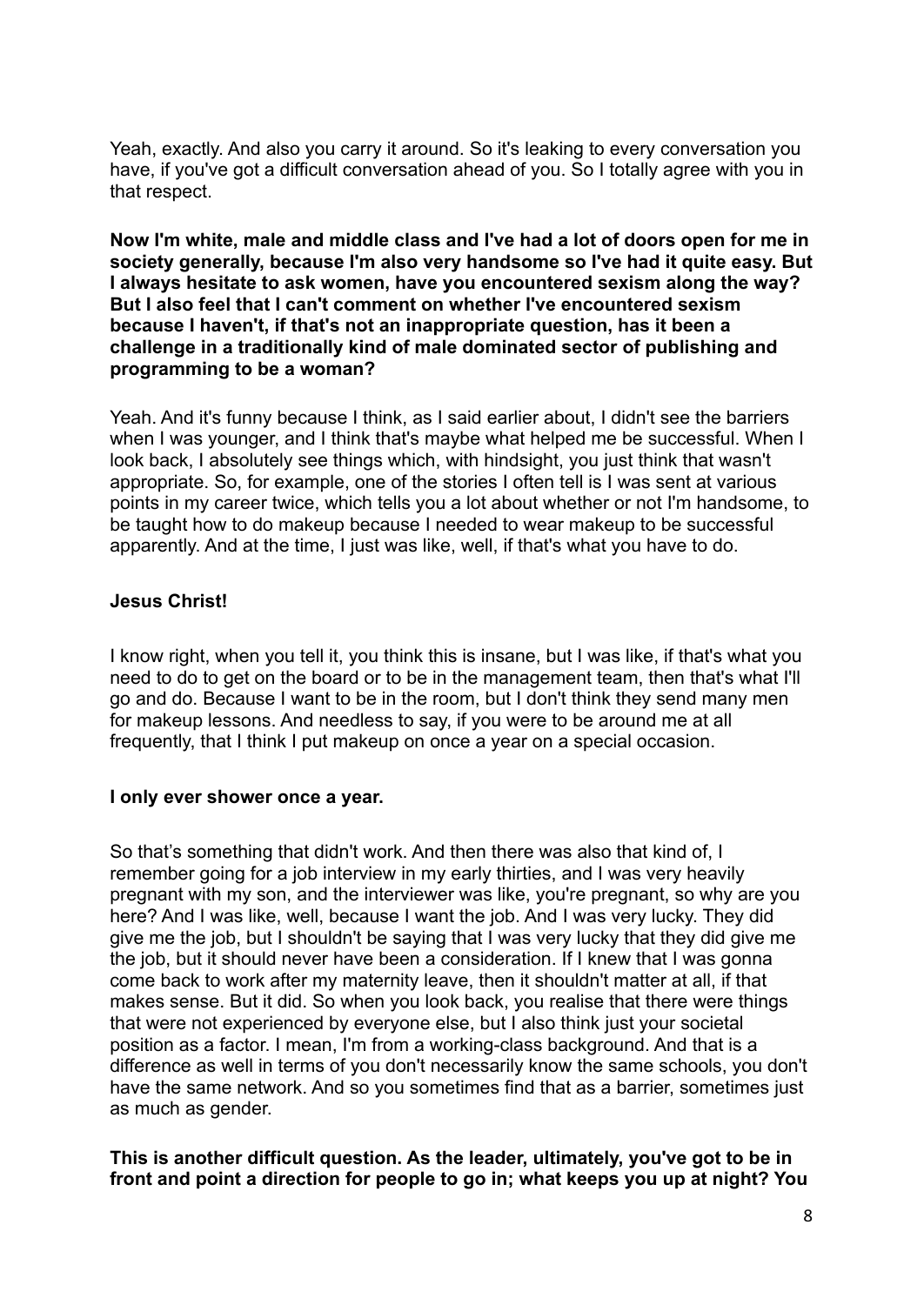## **have to anticipate the problems you're gonna face in the medium term. You've got to decide whether you're going to acquire certain brands going to certain sectors/geographies. That sort of existential angst of where to next, where does that come from and does it keep you up at night?**

Yeah, definitely. I try to sleep well, but it does keep me up at night. I think there's two kinds of main thematics. The first one is people sometimes say to me, when's it done at Future? When will you know that you've kind of achieved your goal? And I don't think it's ever done because I think one of the joys of being successful is that you get to have the freedom to make your own choices. And so, what keeps me up at night is thinking about how do we continue to be successful? Because as we're more successful as an organisation, we can choose to pay more bonuses. We can choose to invest in new offices. We can choose to go and buy new businesses. As you lose that success, then someone else starts to dictate your future. So, I worry about how we continue that momentum. And then the other side of it is just, unfortunately, one of the horrible side effects of acquisitions is inevitably sometimes people lose their jobs because you generally don't need two people in finance, two people in HR, two people in tech, there's just inevitably duplicate roles. And that's just not anyone's dream to be in a situation where you execute on a strategy, which means that sometimes people lose their jobs. I spend a lot of time thinking about how we can do that in the most humane, respectful way possible.

**It's difficult. My friend George Fawkes used to be a Minister of State at DfiD. And when I started doing a bit of work with him, I said, George, you've got billions to give away to good causes, it must be a great job. And he said, Paul, if you totalled up all of the inbound applications on that pot of money, I can give away 3% of it, and I'm turning down 97% of people requesting that money. He said, and do you think I'm gonna be on their Christmas card list? It's incredibly stressful to say no, to let people go.**

Oh, I couldn't imagine anything worse than that. And that's exactly it, just recognizing that you're just not going to be able to make everyone happy and then not taking it personally when something which is immensely personal for that individual, you have to make sure that you don't absorb that personally as well. Otherwise, you wouldn't have the resilience to lead, if that makes sense. So you wanna remain human, and you wanna remain empathetic, but you also need to recognize it's deeply personal for them; you have to be resilient on how you and how you, how you move forward.

## **Who are your leadership heroes? What qualities do you admire in other leaders?**

Oh, that's a good question. So I don't think I've got just one person that I would admire per se. I admire people who have got courage and who try to do things differently, so I'm very grateful to my very first proper CEO Roger Whiteside who runs Greggs. Everyone needs to give you a break, and Roger was very much a benefit to me in that regard, but he also taught me a viable lesson about this whole point about not everything needs to be perfect and kind of just pausing for breath sometimes. And so I admire his calmness and his skill. I admire my parents. They both worked full time, and I think they were incredible at what they did and were kind of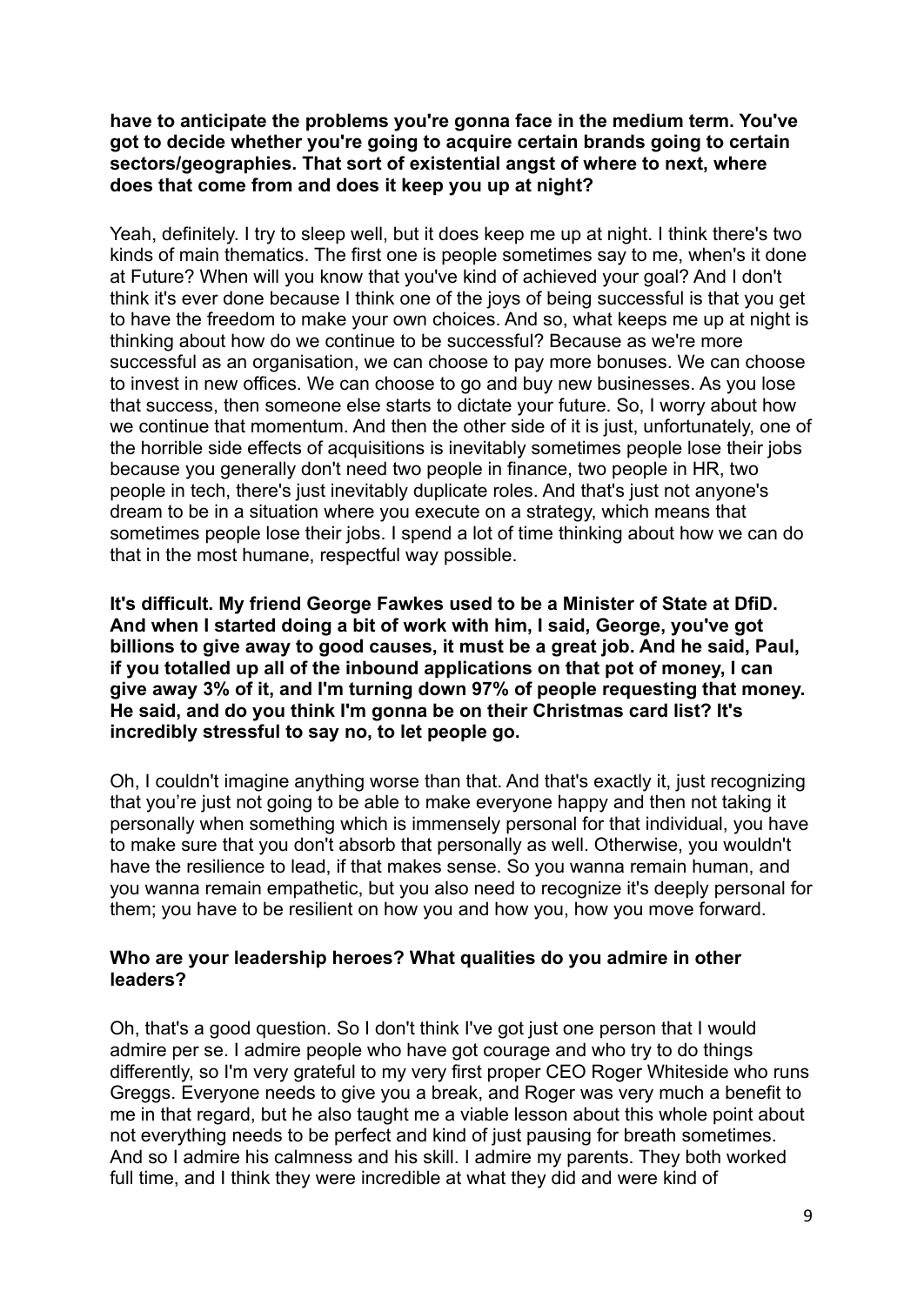trailblazers in their own way. So, that was really important for me. And then, as you kinda look around wider, I think some of the stuff that's been going on at the New York Times is really interesting in terms of how they've been doing stuff there. I think that in the US, there's a business called IAC, and that's been really interesting and the team that managed that has been really innovative, but it's hard to just pick out one person because while I lead the business, I know that it's not just me that's delivering here. I think it's the organisation. And so it's more about businesses that I admire rather than people.

## **What advice would you give to someone starting out in their career that's impressed by what you've achieved that wants to sort of emulate some of the qualities? And I suppose you could answer that in another way, which is to say Future hires people starting out in their career; what are those qualities in those people that you're looking for, if they're to be hired and indeed thrive within Future?**

Yeah. So that's a really good question. So I think the first thing I would do is be really clear about what you're looking for. So I think that knowing what's important to you means that when you're having a conversation with your organisation or your business or your boss, that conversation is driven by what's important to you rather than just what's important to them. And then that's where we get aligned. I was just talking to someone who recently joined our business, and I was saying to him where do you wanna be in five years time? Because if you tell me that, then we can start to work at how we build your career path to get you there. But if you don't tell me, then I'm just guessing. And what I think is right for you might not be what you think is right for you. I think the other piece is, and this is totally boring, but you need to work hard. There are no silver bullets; there is no fairy godmother. And so, to be successful, there's an awful lot of success about hard work and being committed to that and recognising that a lot of hard work is really boring. I remember years ago we hired a graduate into our business, and he'd been in the business about 12 weeks, and he came to see me and he said to me, when are you gonna give me a pay rise? I couldn't stop myself from laughing. And I was like; you've added nothing to this business so far, you've been here 12 weeks. I might have said this slightly nicer at the time, but I was like, right now, we are investing in you. You've not yet given anything back to us. In due course, when that contract switches, then we can have a conversation about how we can progress your pay in your career. But right now, you should recognise that we're putting more in than we're taking out. Now he's stayed with us today and has gone on to have a very successful career Future, which is brilliant. But that recognition of it's not all glamorous, and it's not all I just turned up and I got promoted. You actually have to put some hard yards in.

## **I also think that person would probably wince at the memory of doing that. Back when I used to be a drinking man, even the next day thinking, oh, I never said that to that person, did I?**

Totally.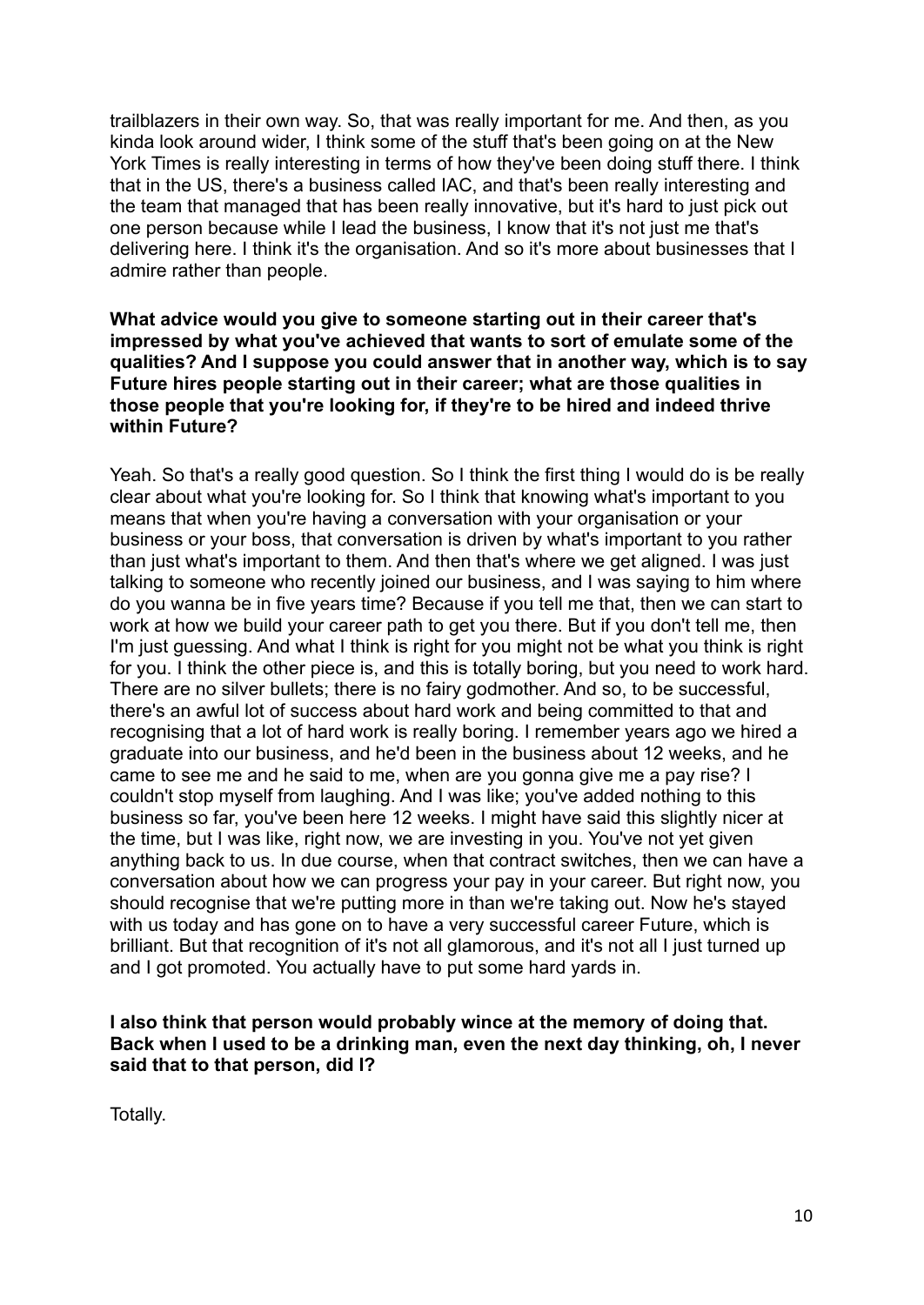**And you've got to allow people that freedom to make mistakes. In fact, that was gonna be my next question. The Americans, as they always do, put a positive spin on it and call it teaching moments, don't they? But have there ever been sort of any instructive mistakes that you've made along the way, painful mistakes where you think I'm gonna suck that up, but at least I won't do that again. And that's a big lesson learned.**

Oh gosh, loads and loads. I mean literally, too many to mention. And I absolutely think that one of our models at work is to ask for forgiveness, not permission; we're gonna make mistakes, so you're not gonna be successful if you don't make mistakes. In fact, the chap I was talking to this morning did something two weeks ago, and it was a big mistake, but it's like, it's okay, it's fine, how else are you going to learn? Just don't do it again. I think that's the key point for me; as I said at the start, probably the thing that I look back on is, and it goes back to the point about development as well. I was very commercial in the early days to the exclusion of how that felt for lots of people. And I blush for it. I really do. And I wish I could go back and change it, but then that's what makes you who you are today. And you know, that's part of why we've been successful, but that kind of recognizing that it's not all about the facts, It's also about the feelings, has been the biggest lesson.

## **Yeah. They're bringing back quantum leap, actually. And it's always made me reflect as to if I could quantum leap into a younger me, would I tell me the mistakes I was going to make? Because part of me thinks at least I'd avoid some pain, but then the other part of me now thinks, well, they've made me who I am today. I'm a better manager because of that.**

Yeah. That's exactly it. I mean, I'd like to not have the memory. That's what I want is something that erases the memory, but gives me the experience. If we can have our magic wand, that's what I would wish for. Definitely from that perspective.

# **When was the last time you were surprised?**

Well, on a personal level, I actually ran a five mile race with my son at the weekend and I was surprised that I actually managed to keep up with him. So that was brilliant.

# **Good work.**

And how times changed, I used to get him round and he was definitely getting me round on Sunday. So, that was certainly the most recent surprise. When was a surprise? I think before we went up the Dales last week with the team as a walk, and I always think, oh, is this really gonna help? We're really busy. We could just do it the day in the office, getting stuff done. And it never fails to surprise me how much you're better for that. Just spending time with people, having conversations and getting to know them. And there's something about doing that when you walk means that you're not having the intensity of eye contact, looking across a desk. So I was very much reflectful on Friday about how much fun it was and how much I didn't know about the people that I worked with that I thought I knew really well.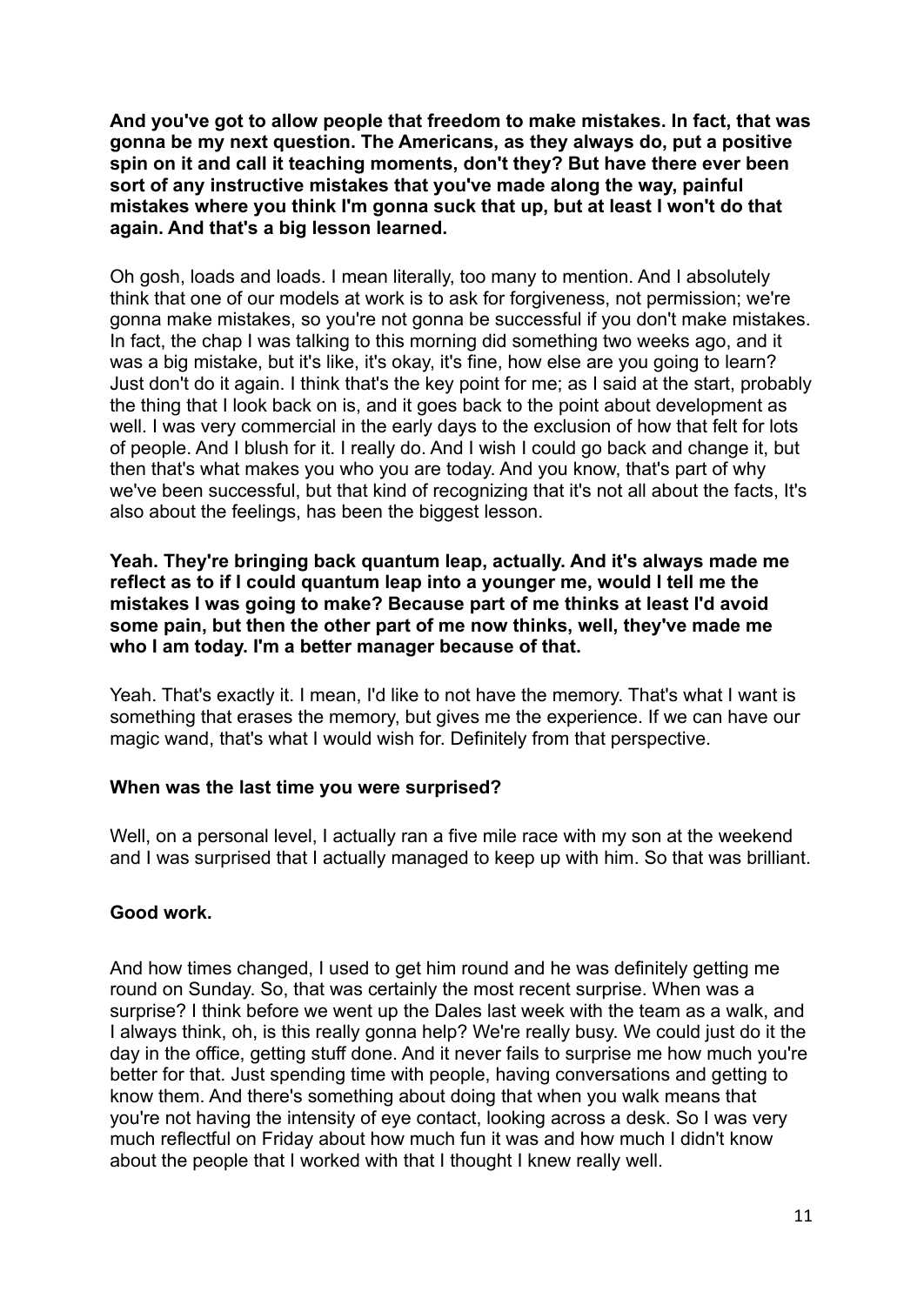**Here's another obvious question. Publishers sees future for print, how long will certain magazines like Marie Claire, Country Life? I actually prefer the print copy. I like the curated experience of leafing through it on a Sunday morning and someone deciding for me where they want my attention to go. Some websites work really well as a sandbox, but do you think they'll always be a future for print?**

Yeah, I do. I really do. And I think back in the early days I started my career, it was at Waterstones, and you're going back 25 years ago, and people were saying there'll be no books. Well, that's not true. I mean, I now have books and podcasts and Kindles, so I've just bought it three times instead of once. And I think magazines are the same. It's a different experience as you just described; you're doing it on a Sunday morning, you're doing it on your holidays, you're doing it on a train journey. So it's a completely different experience from being online and having a little bit of time to just kind of search for something. And I like the curated aspect of it as well as things that I wouldn't have uncovered myself from that perspective. I think however, we have to continue to innovate. And Marie Claire is a great example. So when we acquired the licence for Marie Claire in the US, one of the decisions we made was to stop the monthly print edition because the monthly print edition in the US was hugely loss-making. And so what actually was happening was the quality of the product was being reduced because you're trying to support a monthly publication that fundamentally didn't have economics to support it. And instead we've kind of moved to broadly a quarterly cadence, which means that the product that you put out is beautiful and something everyone's really proud of. So you're still having that different experience, but you're doing it in a way in which you can preserve the quality of the product. And it becomes a showcase event rather than a kind of death by a thousand cuts, which is sometimes what happens with some magazines.

#### **So what is the future for Future? Is it to continue its growth path? International acquisitions seemingly is the strategy now, isn't it?**

Yeah, definitely. I mean, I think boring as it sounds, but more of the same, I think if it works, why change it? So we reach, as I said one in three in the US, I'd like to reach one in two of the US audiences online every month, the way we think we do that is through growing our women's vertices through growing our home, home design, home interiors through growing our knowledge, our health, our wellbeing content. And we see lots of headroom for that. In terms of people today, we don't have a connection with whom we think we could, so that's a real driver for us, but it's also about continuing to write amazing content in our games and our tech verticals. So there was a new game released last month, Eldon ring. It was a massive game for gamers. We were ranking number one in search, that was really important. So that's a big thing. And then this week I'm off to the hundred 125th anniversary party for Country Life. And I hope there'll be another 125 years of country life as a magazine. So I think it is very much about more of the same, which is continuing to have a diversified business.

**We've done the future for Future. If you don't mind me asking what your plans are then post Future. And of course, I fully expect to say it's not my business. Will someone have to sort of prize you out, will security have to be called to the**